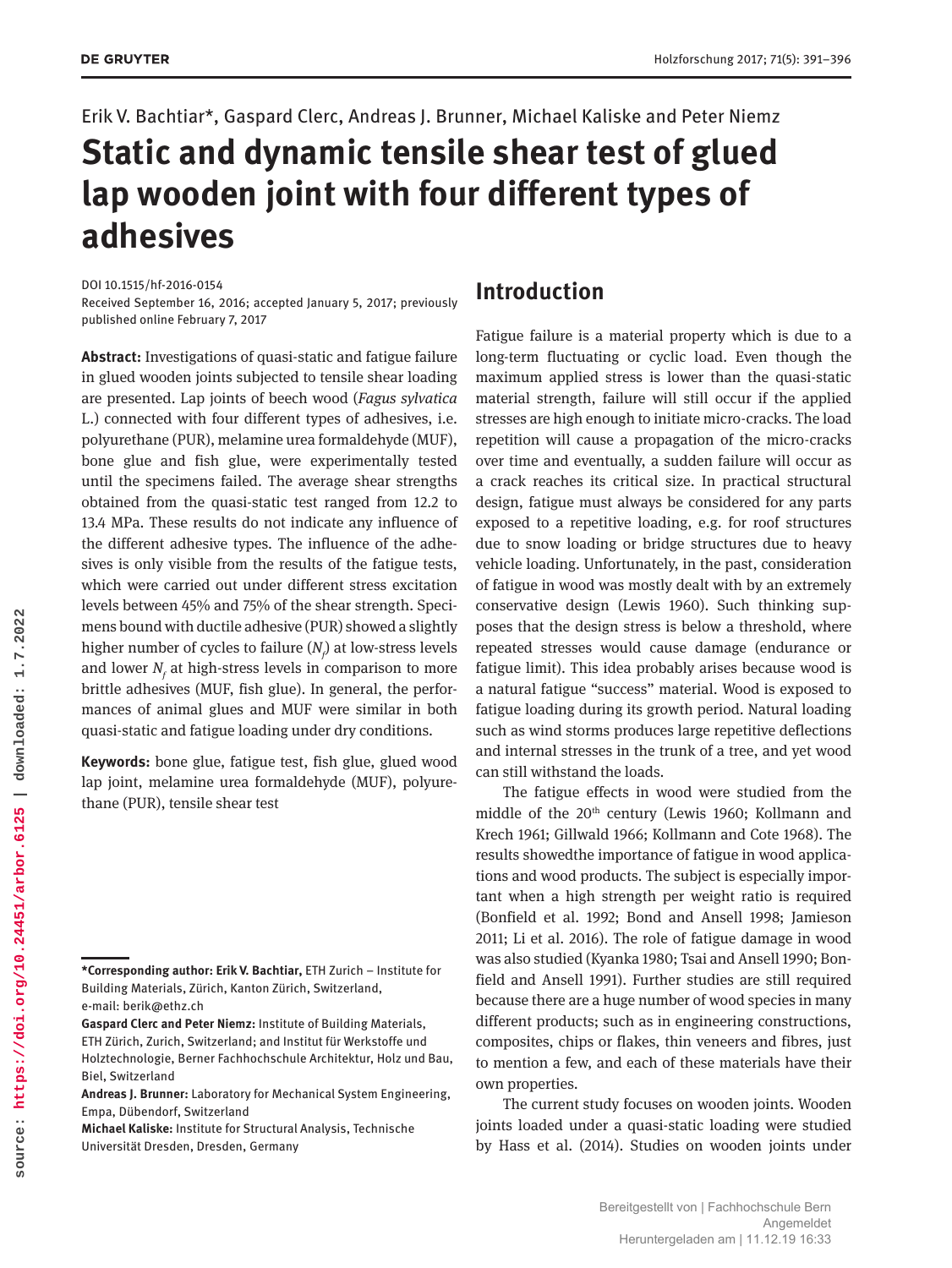fatigue loading were performed only at a certain stress level (Olson et al. 1955; Li et al. 2012). The present study explores the relation between the short-term static and long-term fatigue failure at several stress levels of glued wooden joints. Beech wood (*Fagus sylvatica* L.) bonded with four different types of adhesives, i.e. polyurethane (PUR), melamine urea formaldehyde (MUF), fish glue and bone glue, is experimentally tested under tensile shear loading. While several studies have been conducted for PUR and MUF (Hass et al. 2012; Kläusler et al. 2013), knowledge on animal glues (fish and bone glue) is still scarce. Until now, animal glues are still irreplaceable for use in the manufacture of furniture, cabinets and musical instruments. Their bonding is reversible, which is very useful for repairing purposes. The understanding of their behaviour under loading is important. In this study, the influence of different adhesives including fish and bone glues will be discussed with respect to static and dynamic fatigue loading. Furthermore, the interaction between the stress level and the number of cycles to failure  $(N_{\rho})$  will be compared under a fatigue tensile shear loading. Additionally, wood failure percentage (WFP) and fracture crosssection will also be observed.

#### **Materials and methods**

The specimens are "small and clear" glued lap joints made of beech wood (*F. sylvatica* L.) based on DIN-EN-302-1 (2000) (Figure 1). For comparable results, the same specimens were submitted to both quasistatic and fatigue testing. The density and the moisture content (MC) of the tested specimens were measured under normal climatic conditions (20°C and 65% RH) were  $723 \pm 22$  kgm<sup>-3</sup> and  $11 \pm 0.5$ %, respectively.

The wood specimens were glued with (a) one-component polyurethane (1C-PUR HB S709, Purbond AG, Sempach-Station, Switzerland), (b) melamine urea formaldehyde (MUF Kauramin, BASF SE, Ludwigshafen, Germany, resin no. 683 and hardener no. 688 with a mixture ratio of 1 : 0.6 by mass), (c) bone glue (Kremer Pigmente GmbH, Aichstetten, Germany, product no. 63000, dry glue and water



**Figure 1:** Specimen dimensions based on (DIN-EN-302-1 2000).

with a mixture ratio of 1:2 by mass), heated at 60 $^{\circ}$ C and slowly stirred until the glue dissolves and (d) fish glue (Kremer Pigmente GmbH, Aichstetten, Germany, product no. 63550), a ready–to–use glue with a mixture of 45% glue and 55% water.

Two pieces of  $5 \times 130 \times 300$  mm<sup>3</sup> wooden plate were glued with 200 gm − 2 of adhesive. A uniform pressure of 1 MPa was applied to the freshly glued specimens with a duration of 1.5, 6, and 3 h for PUR, MUF and animal glue (bone and fish), respectively. The final cut into the desired specimen shape, as shown in Figure 1, was performed afterwards. Finally, the specimens were stored under controlled conditions for at least 1 month before the actual experiments.

**Quasi-static test:** The tensile shear strengths of the specimens under quasi-static/short–term conditions were determined according to DIN-EN-302-1 (2000). The tests were performed under normal conditions (20 $^{\circ}$ C/65% RH). At least 10 specimens for each type of adhesives were tested to failure. The tests were carried out on a universal testing machine (type Zwick Roell Z010, Zwick Roell Group, Ulm, Germany) at a cross–head displacement controlled rate of 1 mm min<sup>-1</sup>. The direct displacement was measured by a tactile sensor directly attached to the joint. The shear stress result  $(\tau)$  was determined as  $\tau = F/A_s$  (Equation 1), where, *F* is the applied load and  $A_s$ is the shear area (the glue line area). The shear strength  $(\tau_{_u}\!)$  is determined as the maximum shear stress when the material breaks.

**Fatigue test:** For the fatigue test, the specimens were conditioned at 23°C and 50% RH for several days up to more than 1 month and tested under these conditions. The masses of selected specimens were monitored during conditioning to ensure a uniform MC. The tensile shear fatigue tests were performed on a servo–hydraulic test machine (type Instron 1273, Instron, High Wycombe, UK) with hydraulic grips. Aluminium spacers served for limitation of the maximum displacement of the grip to avoid gripping failures.

A non-reversed fatigue loading was applied. This type of loading may produce less damage in comparison to a fully reversed fatigue loading (Tsai and Ansell 1990; Smith et al. 2003). However, it is the most common type of loading to practical structural elements. The stress limits were selected based on the results of the quasistatic test. The chosen maximum tension shear load levels  $(F_{\text{max}})$  of the fatigue test were between 1000 and 2000 N in steps of 200 N, but not all those levels were used for all the four specimen types. The minimum load  $(F_{min})$  was 20 N for all the tests. The minimum and maximum shear stress level ( $\tau_{\text{min}}$  and  $\tau_{\text{max}}$ ) were also determined (based on Equation 1) due to a slight variation of  $A_s$  for each specimen. Sinusoidal fatigue wave loading was applied under load control at a frequency of 1 Hz. The number of specimens is between two and six per load level and type. The specimens were tested to failure and the respective number of fatigue cycles was recorded (Table 2).

|  |  |  |  |  |  |  | <b>Table 1:</b> Maximum force and stress under quasi-static test. |  |  |  |  |
|--|--|--|--|--|--|--|-------------------------------------------------------------------|--|--|--|--|
|--|--|--|--|--|--|--|-------------------------------------------------------------------|--|--|--|--|

|  | Glue N <sup>a</sup> F <sub>.</sub> (N) (%) (MPa) (%) (%) (%) (%) |  | CoV AWF <sup>b</sup> |     |
|--|------------------------------------------------------------------|--|----------------------|-----|
|  | MUF 15 2590 (7.5) 12.9 (7.5) 1.09 (13.5)                         |  |                      | 100 |
|  | PUR 18 2670 (8.5) 13.4 (8.5) 1.39 (6.0)                          |  |                      | 32  |
|  | Fish 10 2670 (10.9) 13.3 (11.0) 1.38 (18.7)                      |  |                      | 100 |
|  | Bone 14 2440 (10.8) 12.2 (11.2) 1.25 (10.4) 96                   |  |                      |     |

a Number of specimens. b Average wood failure.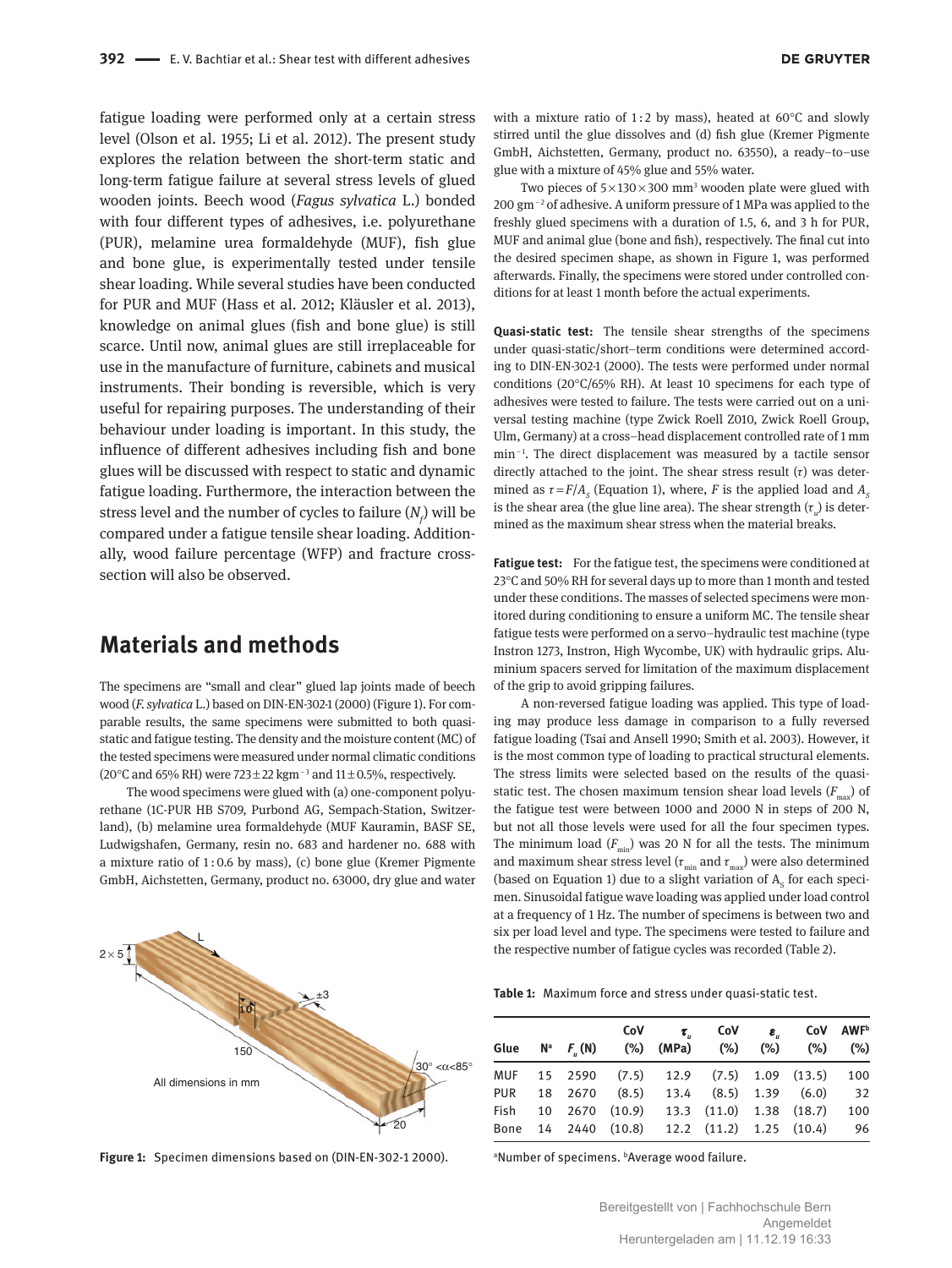

**Figure 2:** Static tensile strength of beech wood with four different types of adhesives.

The results of the fatigue tensile shear test are presented in a Wöhler curve (also known as an S-N diagram), as discussed in detail by Nakano (1997). The fatigue resistance is described by a critical value of load cycles, N, leading to failure at a given stress level, S. In this case, the stress is a shear stress (*τ*). Therefore:  $log (N_f) = A + B$ log  $(τ)$  (Equation 2), where, A and B are coefficients depending on the factor  $R = \tau_{min}/\tau_{max}$  (Clorius et al. 2000). In our study, A and B were determined by a fitting between the number of cycles to failure obtained at various stress levels. Moreover, to ensure the comparison between the different types of adhesives, the actual shear stress  $(\tau)$ is replaced by the shear stress ratio  $(\tau_{_{\rm r}})$ , which is defined as the ratio between  $\tau$  and  $\tau_{u}$ .

**Results and discussion**

Based on the results of the quasi-static tests, the average tensile shear strength of the four adhesives in focus range from 12.2 to 13.4 MPa with a maximum variance of 11.2% (Table 1 and Figure 2). The maximum strains  $(\varepsilon_u)$ , when specimens failed, are also presented. A few differences can be observed regarding the influence of adhesive types based on these results. The  $\varepsilon_{_u}$  of MUF specimens are at least 15% lower, which is a sign of a more brittle joint in comparison to the other adhesives. The visual observation of the fracture surfaces (based on ASTM-D5266 2013) revealed that the failure of the PUR joint was largely in the glue line with an average wood failure percentage (WFP) of 32%. PUR shows low values of WFP due to its poor adhesive-wood connection as is also described in the literature (Hass et al. 2009; Clauß et al. 2011). For the other adhesives, the failure was mostly in the wood with WFP up to 100%. Overall, these data indicate that the results are comparable concerning animal glues and polymer adhesives (MUF and PUR) regarding strength (with both MUF and PUR) and failure type with MUF.

The results of long-term fatigue tests with the selected applied loads and the number of specimens tested are

**ε**<sub>.</sub> (%) (CoV%)

 **(%)**

| Glue       | $F_{\text{max}}(\text{N})$ | ªN (−) | Number of cycles to failure $(N_a)$ (–) | $\varepsilon_{\mu}$ (%) (CoV%) | $AWFb$ (%) |
|------------|----------------------------|--------|-----------------------------------------|--------------------------------|------------|
| <b>MUF</b> | 2000                       | 5      | 632/103/3958/131/3802                   | 0.99(17.8)                     | 100        |
|            | 1800                       | 0      |                                         |                                |            |
|            | 1600                       | 4      | 31946/6838/3176/329                     | 0.74(29.0)                     | 90         |
|            | 1400                       | 4      | 107739/20607/1587/2612                  | 0.60(27.9)                     | 98         |
|            | 1200                       | 6      | 3349/13063/308580/27347/44614/123161    | 0.59(27.5)                     | 100        |
|            | 1000                       | 0      |                                         |                                |            |
| PUR        | 2000                       | 5      | 2/259/1052/131/2623                     | 1.00(5.1)                      | 18         |
|            | 1800                       | 0      |                                         |                                |            |
|            | 1600                       | 6      | 9687/38097/27387/24107/395997/81086     | 0.96(14.8)                     | 18         |
|            | 1400                       | 5      | 116987/86702/167954/12779/9501          | 0.67(15.3)                     | 6          |
|            | 1200                       | 2      | 66260/1029647                           | 0.60(12.5)                     | 30         |
|            | 1000                       | 0      |                                         |                                |            |
| Fish       | 2000                       | 0      |                                         |                                |            |
|            | 1800                       | 3      | 799/12405/630                           | 1.16(16.8)                     | 100        |
|            | 1600                       | 3      | 1043/3859/2183                          | 0.88(10.4)                     | 100        |
|            | 1400                       | 3      | 29288/150751/49436                      | 0.87(10.5)                     | 93         |
|            | 1200                       | 3      | 96831/113338/204544                     | 0.74(23.0)                     | 100        |
|            | 1000                       | 1      | 286490                                  | $0.57(-)$                      | 100        |
| Bone       | 2000                       | 0      |                                         |                                |            |
|            | 1800                       | 3      | 217/753/439                             | 0.86(4.9)                      | 93         |
|            | 1600                       | 3      | 1173/1948/3174                          | 0.85(11.1)                     | 100        |
|            | 1400                       | 4      | 110114/233742/19107/51208               | 0.87(15.2)                     | 93         |
|            | 1200                       | 4      | 157020/32527/168652/163248              | 0.88(14.6)                     | 70         |
|            | 1000                       | 0      |                                         |                                |            |

**Table 2:** Fatigue test results.

Glue  $F_{\text{max}}(N)$  **a** $N(-)$ 

<sup>a</sup>N, number of specimens tested until failure. <sup>b</sup>Average wood failure.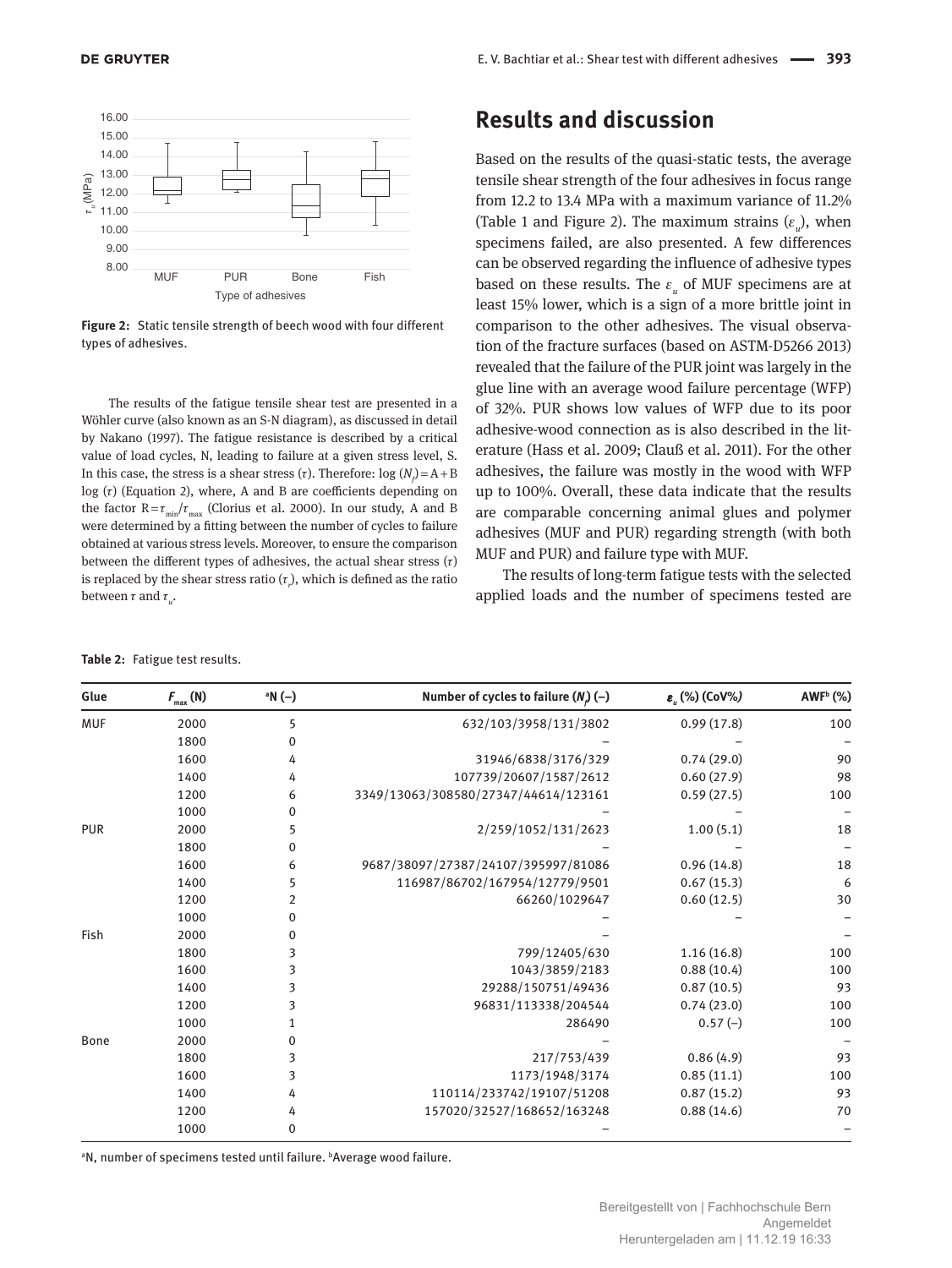presented in Table 2. Based on Smith et al. (2003), Wöhler curves show the relation between the number of cycles to failure  $(N_f)$  and the stress ratio (ratio between the maximum applied stress and the shear strength, τ*<sup>r</sup>* ) for every adhesive type (Figure 3). While the higher stress levels naturally produce higher numbers and sizes of micro-cracks per cycle, the exponential  $(\tau_r - N_f)$  relation implies that the development of cracks in each loading cycle also depends on the existing cracks. Therefore, a higher stress rapidly accelerates the damage propagation and leads to an exponential decrease of  $N<sub>c</sub>$ .

The regression coefficients of the Wöhler curves (Equation 2) were determined based on the experimental data as presented in Table 3. These unit-free coefficients project the relation between the stress ratio  $(\tau_{r})$  and the number of cycles to failure ( $N_{\!\scriptscriptstyle f}$ ). The negative B values indicate increasing  $N_{\!{}_f}$  with decreasing stress level. The highest B value, which belongs to the specimens with MUF, represents the steepest increase of the  $N_{\vec{f}}$  Moreover, all tested specimens failed after a certain  $N_{\rho}$  which means that all selected loads are above the endurance limit.

At a low-stress level, PUR specimens have a slightly higher  $N_{\!{}_f}$ value in comparison to MUF and fish glue, while at a high-stress level, PUR has lower  $N_{\!{}_f}$  (Figure 3). Even though not significant, this difference in  $N_f$  is suspected to be due to the ductility of the adhesives. PUR is highly ductile compared to the other adhesives. The behaviour of PUR and MUF adhesive films was investigated by Kläusler



**Figure 3:** S-N curves of fatigue test.

**Table 3:** A and B coefficient for S-N curve (see Eq. 1).

|             |        | Coefficient<br>$B[-]$ |  |
|-------------|--------|-----------------------|--|
| Glue        | $A[-]$ |                       |  |
| <b>MUF</b>  | 1.85   | $-8.46$               |  |
| <b>PUR</b>  | 0.80   | $-14.54$              |  |
| Fish        | 1.47   | $-10.36$              |  |
| <b>Bone</b> | 0.50   | $-14.26$              |  |

et al. (2013). PUR strained up to 5% before it yielded and at least 25% before fracture occurred, while MUF failed at 2% deformation without any plastic deformation. The strength of PUR, however, is at least 28% lower than MUF under any moisture conditions. On the other hand, the mechanical properties of animal glue films have never been studied in depth before (Sweatt 1946; Schellmann 2009). However, they were described to have very strong joints in a dry state (Knight 1952; Konnerth et al. 2009).

Under fatigue loading, a ductile material even when it has lower strength capacity is more resistant to failure in comparison to a brittle material, when it is exposed to a low-stress level. On the other hand, a brittle material is more resistant to high-stress levels in comparison to a ductile material (Ritchie 1999). This behaviour should be observable in the  $N_f$  between PUR as the ductile adhesive and MUF and fish glue as the brittle ones. However, the recorded maximum strains during the fatigue testing  $(\varepsilon)$ in Table 2) oppose this idea. Specimens bonded with PUR, MUF and fish glues show a relatively similar  $\varepsilon_{_{u}}$  at all stress levels. The ductility of the adhesives, as investigated by Konnerth et al. (2009) and Kläusler et al. (2013), does not imply these results. A different and more complex mechanical behaviour may be generated due to the combination of wood and adhesive in a joint under fatigue loading. On the other hand, bone glue, which is expected to have a similar behaviour to fish glue, behaves differently. At any stress level,  $N_f$  of bone glue is lower than PUR. Moreover,  $\varepsilon_{_{u}}$  of bone glue is ca. 0.86% more insensitive to the stress level.

Similar to the static results, the majority of wood failure is observed for MUF and animal glues, while the majority of glue failure is observed for PUR due to fatigue loading at any stress level. The microscopic view of bone glue specimens in the cross-section area is presented in Figure 4. The adhesive penetration depth into the wood was also studied. The maximum penetration depths of PUR and MUF adhesives to beech wood are 692 and 236 μm, respectively (Hass et al. 2012). Figure 5 exemplarily shows the penetration of animal glues represented by bone glue to the wood. The maximum observed penetration depth in more than 10 different locations in three different specimens is 62 μm. These results are not surprising considering that animal glue has the shortest open time (ca. 1 min under normal climate conditions). Although while having very low penetration depth, animal glue still provides a strong bonding as reflected by the WFP in both static and dynamic tests. Figure 5 also confirms the animal glue bonding strength by pure wood failure with a distance of 292 μm from the glue line.

> Bereitgestellt von | Fachhochschule Bern Angemeldet Heruntergeladen am | 11.12.19 16:33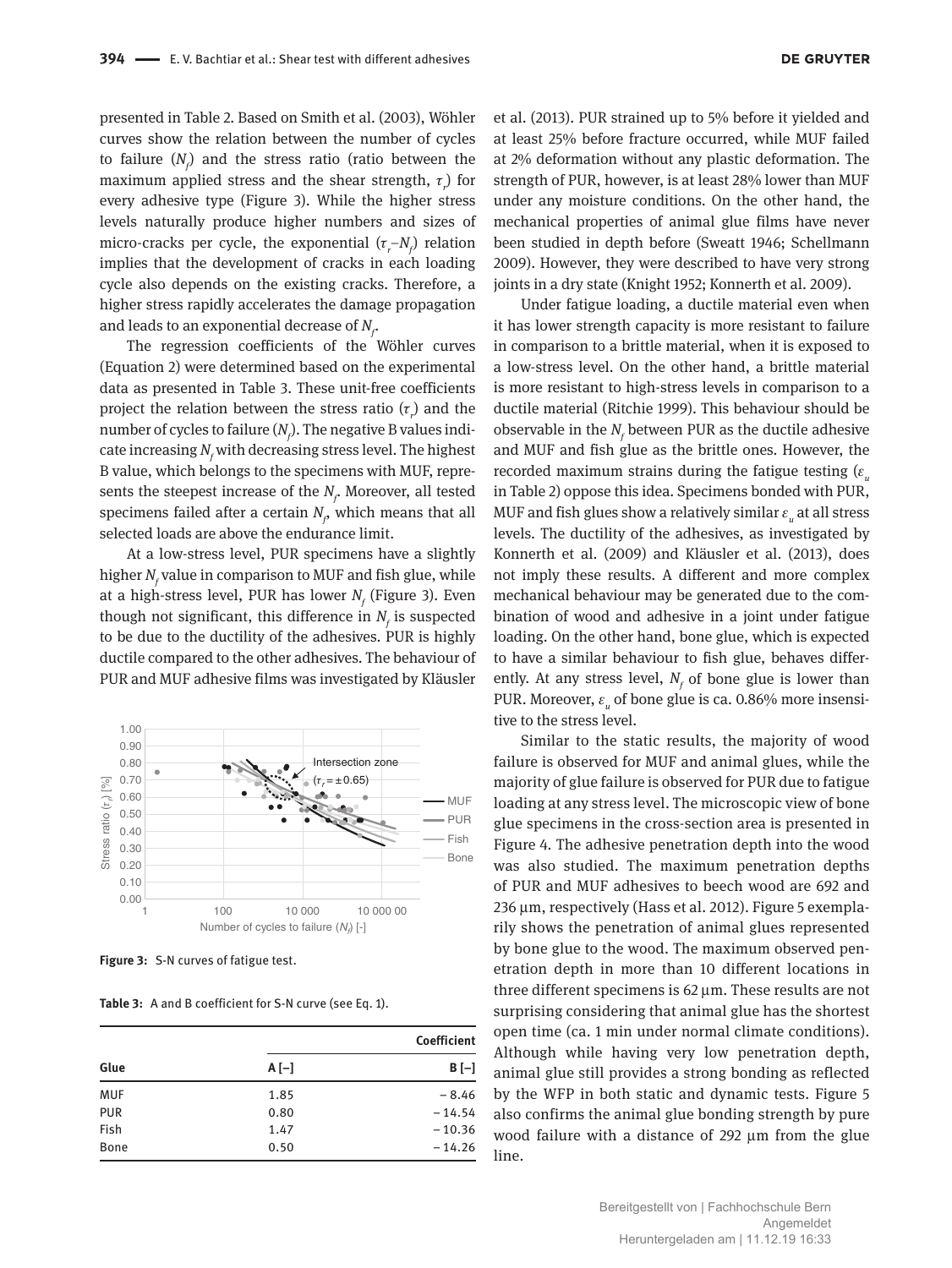

**Figure 4:** Failure cross section of bone glue specimens observed by differential interface contrast (DIC) with light microscope Olympus BX51, glue lines marked by solid line and crack paths marked by the dashed line.

(a) No failure, (b) static failure, (c) dynamic failure 1800 N, (d) dynamic failure 1600 N, (e) dynamic failure 1400 N, (f) dynamic failure 1200 N.



**Figure 5:** Scanning electron microscope (SEM) of bone glued joint captured with back-scattered electrons (BSE) beam.

## **Conclusion and outlook**

The quasi-static tests show that the tensile shear strength (τ*u* ) of all adhesives ranges from 12.2 to 13.4 MPa (Table 1). In the fatigue test, the number of cycles to failure  $(N_f)$ shows an exponential decrease with increasing stress levels (Figure 3). At a low-stress level, PUR specimens have a relatively higher  $N_{\!{}_f}$  in comparison to MUFand fish glue, while at a high-stress level, an opposite behaviour is observed. The surface failure analysis revealed a majority of glue failure for PUR specimens (WFP of 6–32%) and a majority of wood failure for MUF, bone and fish glue (WFP of 70–100%). The microscopic observation of bone glue specimens' cross-sectional areas permits a comparison of the static and dynamic (at different stress levels) failure path (Figure 4). For bone glues, the majority of wood failures were observed even though the adhesive penetrated only up to 62 μm into the wood. Regarding strength and failure type under both quasi-static and fatigue loading,